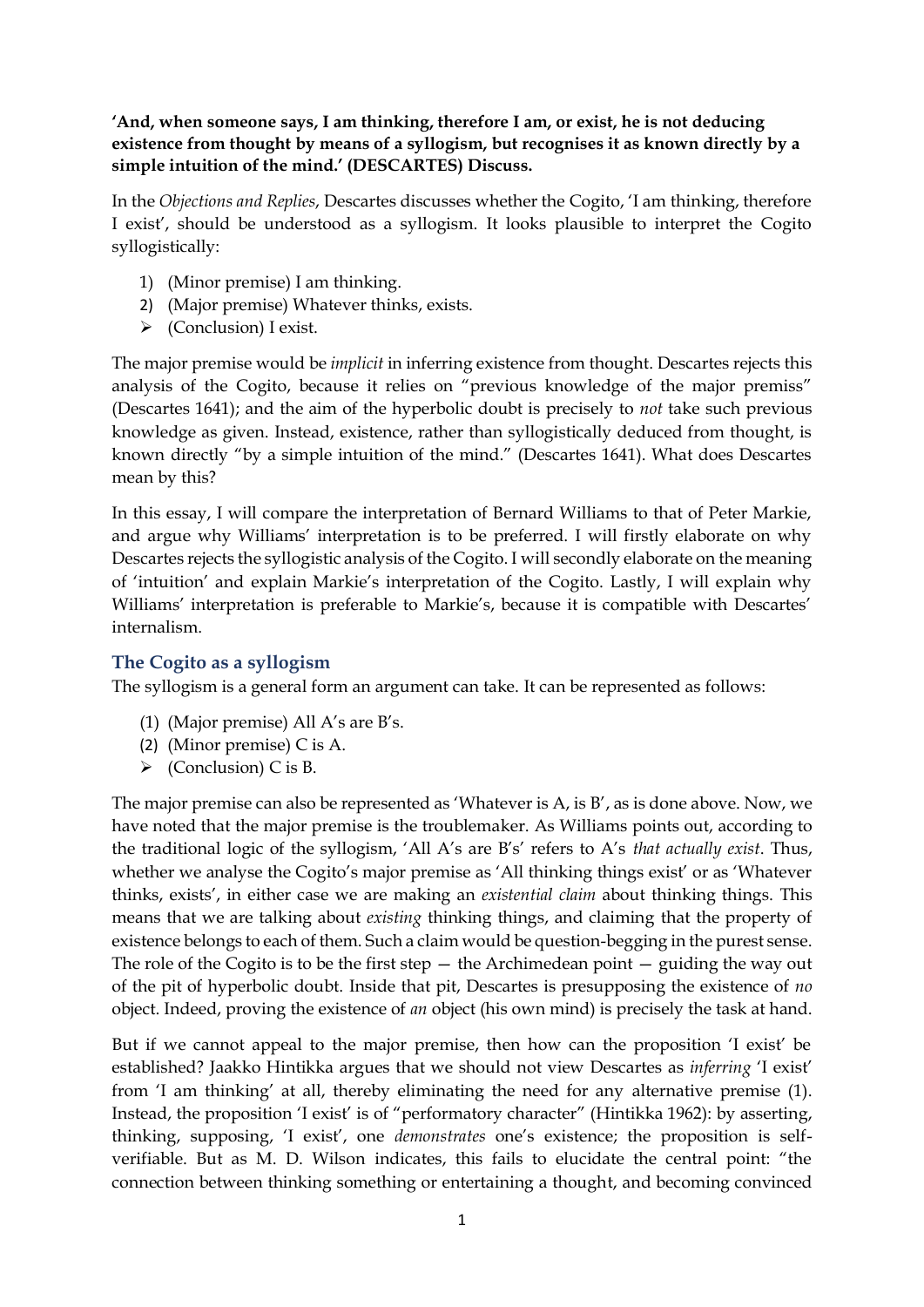of one's existence." (Wilson 1982). *Why* does asserting, thinking, supposing, 'I exist', demonstrate one's existence? Simply because it is impossible to do so without also existing. Yet, this is a *separate premise*.

Hence we come to Williams' interpretation of the Cogito. It relies on the important distinction between this separate premise (let us call it, the 'impossibility premise') and the major premise. While the major premise, 'All thinking things exist', makes an existential claim, the impossibility premise, 'It is impossible to think without also existing', makes a bare *necessity*  claim. As Descartes writes, "(…) when one says that it is impossible … that one who thinks cannot fail to be or to exist while he thinks … [truths such as] these are merely (eternal) truths, and not things that are outside the mind (…)" (Descartes 1644). The impossibility premise is unproblematic for Descartes' purpose of escaping the pit of hyperbolic doubt; it is an eternal truth which does not presuppose the existence of any object 'outside the mind'. If we follow Williams, then the Cogito is an *inference*, which has the impossibility premise in place of the major premise — thus rendering it non-syllogistic.

### **Intuitions and Markie's account**

But how is one's existence 'known directly by a simple intuition of the mind'? We know that Descartes is in search of *certainty* in his existence. As Markie explains, Descartes identifies two sources of certainty: intuition and deduction. A proposition that is intuitionally certain is *immediately self-evident*, which, to be apprehended as certain, thus requires no movement of thought through a series of inferences. A certain belief acquired by deduction is one gained from inferences from self-evident — so intuitionally grasped — propositions. Certainties derived by means of several intuited steps starting from a self-evident proposition are known by deduction. On the other hand, propositions that are *immediately inferred* from 'first principles', i.e., from self-evident propositions, can be said to be derived *either* by deduction *or* by intuition, depending on our perspective.

The Cogito is of this latter form. It starts with an immediately self-evident proposition, 'I am thinking', and from that immediately infers the conclusion, 'I exist'. Consequently, we now understand how Descartes believed only a 'simple intuition of the mind' was needed to establish one's existence. Markies believed this to be a straightforward interpretation of the Cogito. However, he lists four problems for it, of which the following two are directly relevant to this essay:

- (I) *Syllogism*: Descartes argues that to get from though to existence, one must have prior knowledge that it is impossible to think without also existing. Yet, he also denies that the Cogito is a syllogism.
- (II) *Uncertainty*: after having deduced his existence from his thought, and thereby reached a certain belief, Descartes writes in the Third Meditation: "Do I not [now] know what is required for my being certain about anything? In this first item of knowledge there is simply a clear and distinct perception of what I am asserting" (Descartes 1641). Yet, clear and distinct perceptions are doubtful, according to Descartes, if one is an atheist without 'true knowledge' of God, who is not a deceiver. Markie argues that Descartes would not be able to appeal to God this early in the Meditations because he has not proven God's existence yet.

Markie is inspired by these problems to construct an alternative interpretation of the Cogito. He argues that (I) requires the presupposition of a general truth, which is itself not certain,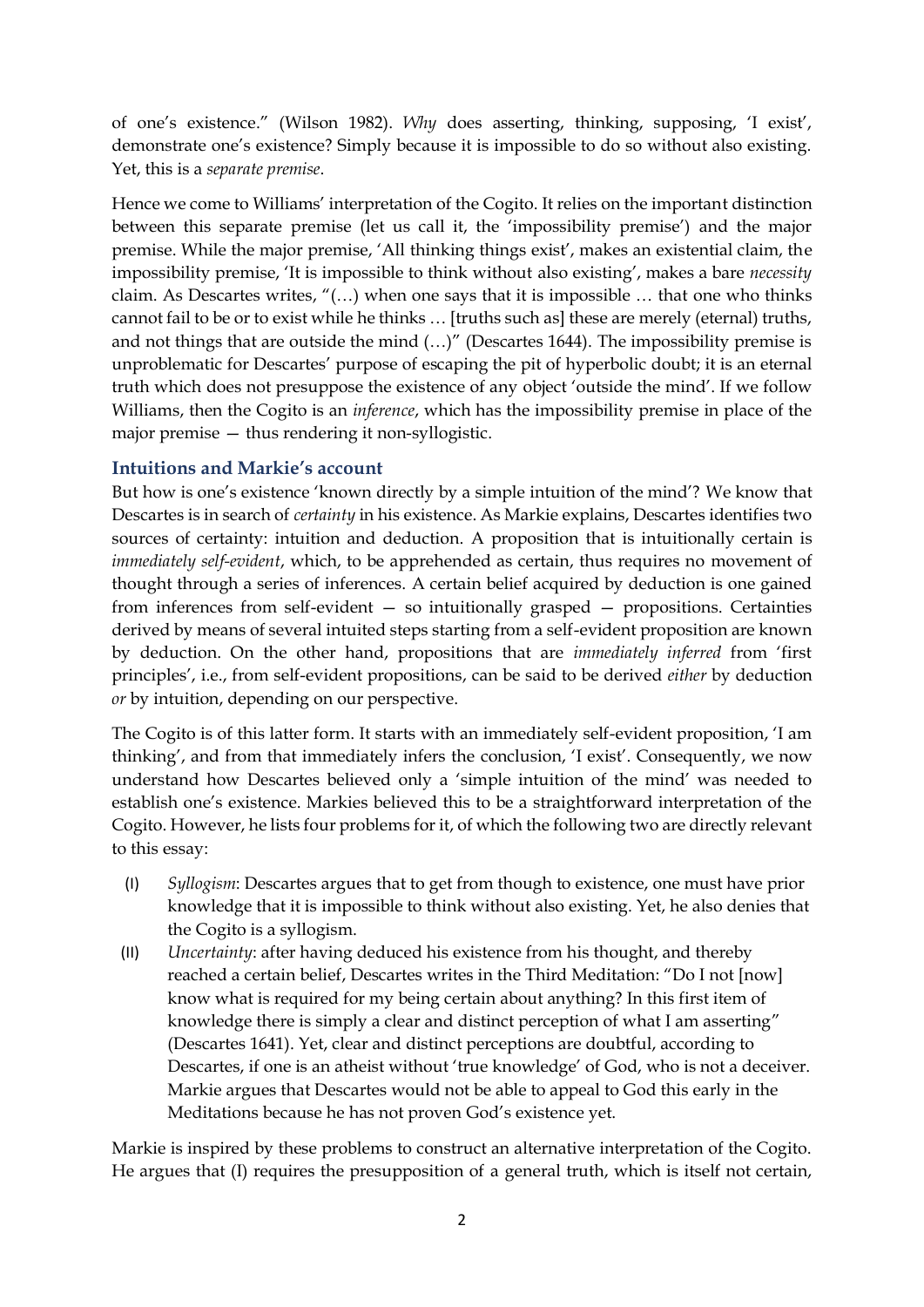but "very reasonable" (Markie 1992). Likewise, following (II), clear and distinct perceptions are also nothing more than 'very reasonable'. In sum, what this entails is that Descartes can claim to be certain about his thought and his existence, but that this claim *itself* is not certain, but instead a "reasonable belief about his epistemic state" (Markie 1992). I will now argue why this alternative account is both unnecessary and unsatisfactory.

### **Williams and internalism**

It is unnecessary because the problems (I) and (II) are not insurmountable without resorting to replacing certainty with reasonableness. I have already explained above in what way we can solve problem (I). Markie might not yet be convinced, because he cannot help but think that the impossibility premise is itself the expression of a general truth, a truth about objects *in general*. However, although the truth is 'eternal' and in some sense 'general', it is also *particular*. As Descartes writes, one, in fact, learns this truth "from experiencing in [one's] own case that it is impossible that [one] should think without existing." (Descartes 1641). Thus, the truth is particular in that it makes no reference to any general objects besides one's own mind.

To respond to problem (II), we must first look more closely at how the interpretation of Williams (or at least, what I have taken, and shall take, to be his interpretation), differs from Markie's interpretation. According to Williams' interpretation, Descartes *is* certain that he is certain about his thought and his existence. That is also in accordance with Descartes' "Project of Pure Enquiry" (Williams 1978), which is a search for knowledge from a primarily introspective, *internalist* standpoint. For internalists, to have knowledge, we must not only know, but also know that we know. Hence, Descartes must not only be certain, but also be certain that he is certain. But indeed, once we properly understand the notions of *current* and *recollected* clear and distinct perceptions, we shall see that the Cogito can satisfy this internalist requirement.

First, we define an 'unshakeable' belief as a belief that "cannot be dislodged by argument, or cannot be dislodged" (Loeb 1992), and is therefore, in a psychological sense, certain. Now, a recollected clear and distinct perception is a past clear and distinct perception which one recollects. Beliefs *based on* clear and distinct perceptions are themselves either current or recollected clear and distinct perceptions.

Descartes writes at the beginning of the Third Meditation that the *truth rule*, that "whatever I perceive clearly and distinctly is true" (Descartes 1641), is valid because God exists and is not a deceiver. Thus, he would not allow one to be deceived in such cases. However, one may suppose (that does not mean 'believe') that the sceptical hypothesis, that God *is* a deceiver, is true. If, and *only* if, the sceptical supposition can be discounted, can we be certain that the truth rule is valid, and thus be certain that if we clearly and distinctly perceive something, it is certainly true.

Now Descartes discounts the sceptical supposition by giving two *separate* arguments for the existence of God, who is not a deceiver. The problematic aspect is that they both rely on the validity of taking a 'clear and distinct idea' as proof that it is true, i.e., on the validity of the *truth rule*. But Descartes discounts this worry by arguing that *current* clear and distinct perceptions simply *are* 'unshakeable'. So long as we rely on those to establish the existence of a non-deceiving God, we should be able to establish the validity of the truth rule, and thus be certain that our thought and existence are certain.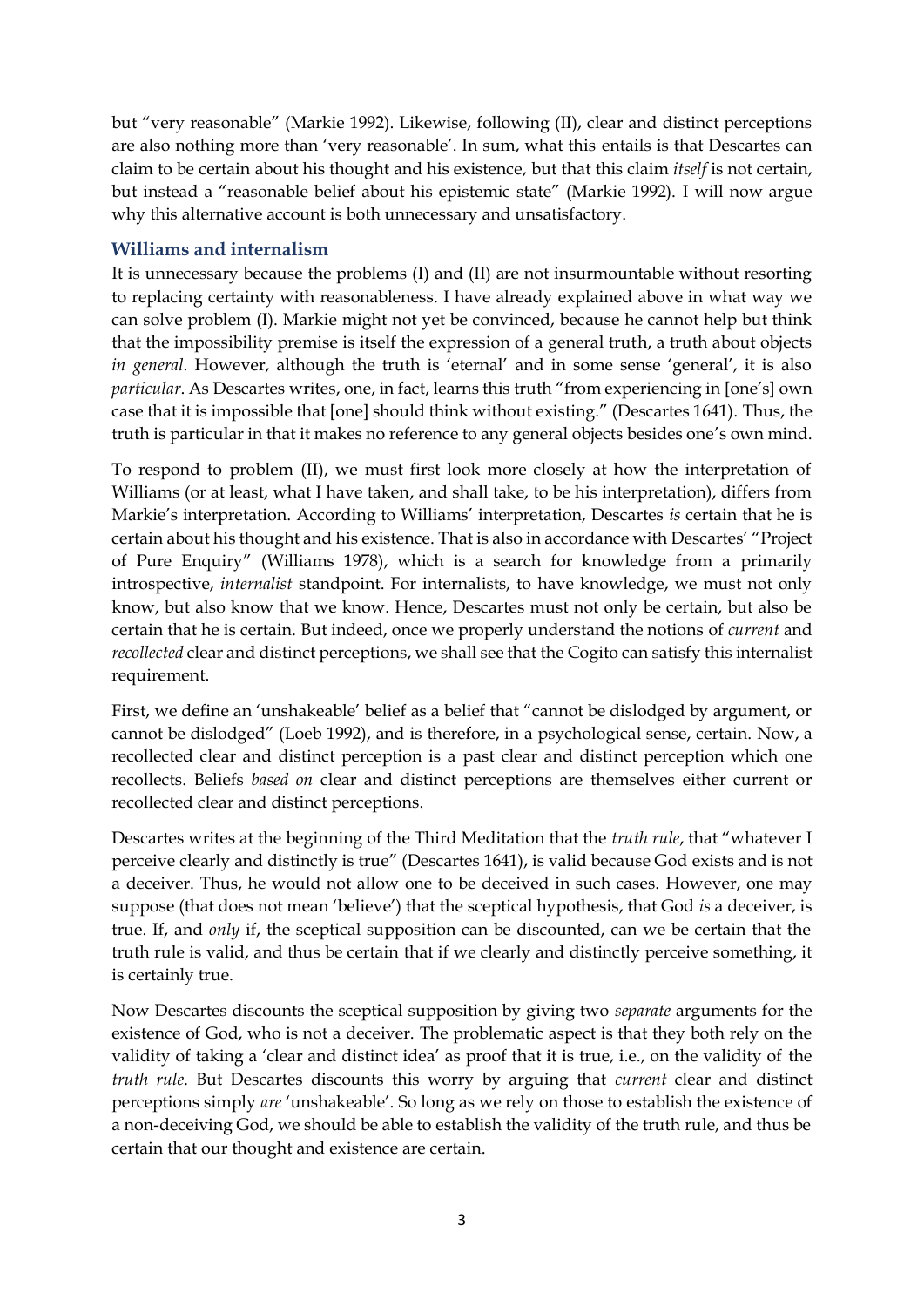Indeed, this is how problem (II) should be addressed. Descartes argues that his certainty in his thought and his existence, which he clearly and distinctly perceives, it *itself* certain because the truth rule, that 'whatever he clearly and distinctly perceives', is *valid*. Williams' interpretation, which follows the point about existence being *immediately inferred*, through the aid of the 'eternal truth', from thought ensures that existence is certain, and that this follows from a 'simple intuition of the mind', i.e., that this inference itself can be *clearly and distinctly* perceived.

# **Conclusion**

In this essay, I have discussed Descartes' rejection of the syllogistic analysis of the Cogito. Subsequently, I have compared two interpretations of the Cogito, and argued in favour of Williams' interpretation, that helpfully accounts for why Descartes though existence is deduced from thought by a 'simple intuition of the mind'.

*Words: 1805*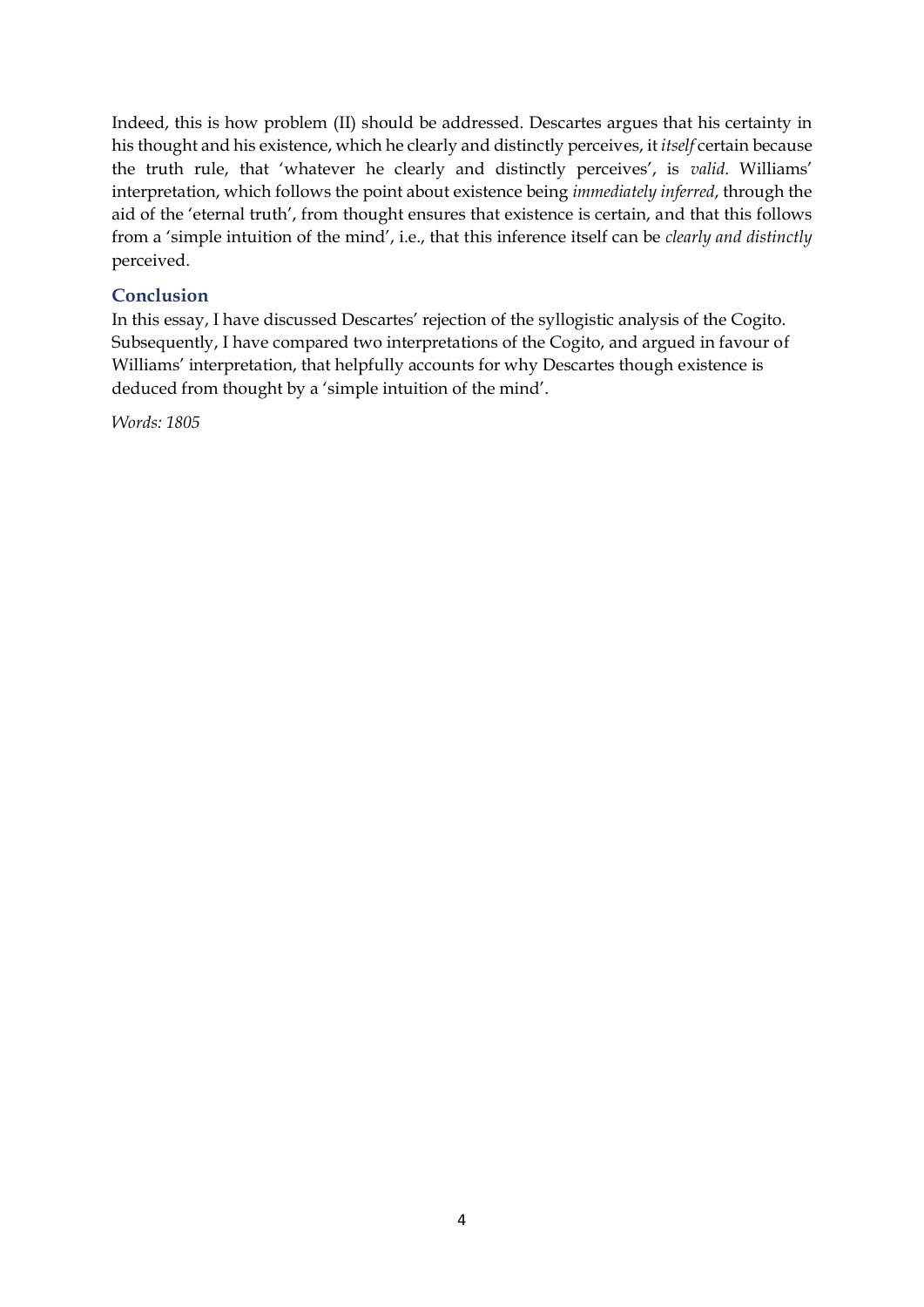# **Why does Mill take the pervasiveness and staying power of patriarchy to be irrelevant to its legitimacy? Is he right to do so?**

In *The Subjection of Women*, Mill argues against the 'patriarchy', which can be understood as simply the immense power imbalance between men and women. A big part of the argument revolves around putting this inequality in its right historical context, by seeing how it relates to societal practices that were once pervasive, but have later turned out to be *unjust*.

In this essay, I will look at the two most plausible arguments in favour of the claim that the pervasiveness and staying power of a *societal practice* are relevant to its legitimacy. In section 1, I will give the empiricist argument, and argue why Mill rejects it. Subsequently, I will give the unavoidability argument, and explain why Mill rejects that one, too (section 2). Lastly, I will argue why hindsight provides empirical evidence that Mill was right about both rejections (section 3).

### **The empiricist argument**

The empiricist argument is specifically discussed by Mill. He writes: "The generality of a practice is in some cases a strong presumption that it is, or at all events once was, conducive to laudable ends." (Mill 1869). In 'some' cases, we are driven to institute a social practice because we have tried out different practices and concluded that the practice in question is the best. This has to do with Mill's notion of 'experiments in living'. As a convinced utilitarian empiricist, Mill believes we can only find out about the goodness of a practice by trying it out and looking at its consequences. Now the fact that patriarchy is pervasive means that it is *widespread*. That could mean that *many* different people's experiments in living all showed it to be the case that patriarchy is the best. Likewise, if patriarchy has staying power, that could mean that, although we have been experimenting for a *long* time, patriarchy consistently comes out on top as simply the best system for governing the general relations between men and women.

Let us understand 'legitimacy' as moral legitimacy: and something is morally legitimate if and only if it is morally *justified*. Thus, we get the following empiricist argument:

- i) Patriarchy is widespread and has staying power.
- ii) If a societal practice is widespread and has staying power, then this is good evidence that it has successfully come on top in multiple and continuous experiments in living.
- iii) If there is good evidence that a societal practice is favoured by experiments in living, then this is reasonable evidence that the practice is the best (or at least, better than its immediate alternatives.)
- iv) If there is reasonable evidence that a societal practice is better than its immediate alternatives, then there is reasonable evidence that it is morally justified.
	- $\triangleright$  C1) The pervasiveness and staying power of patriarchy is reasonable evidence that it is morally justified.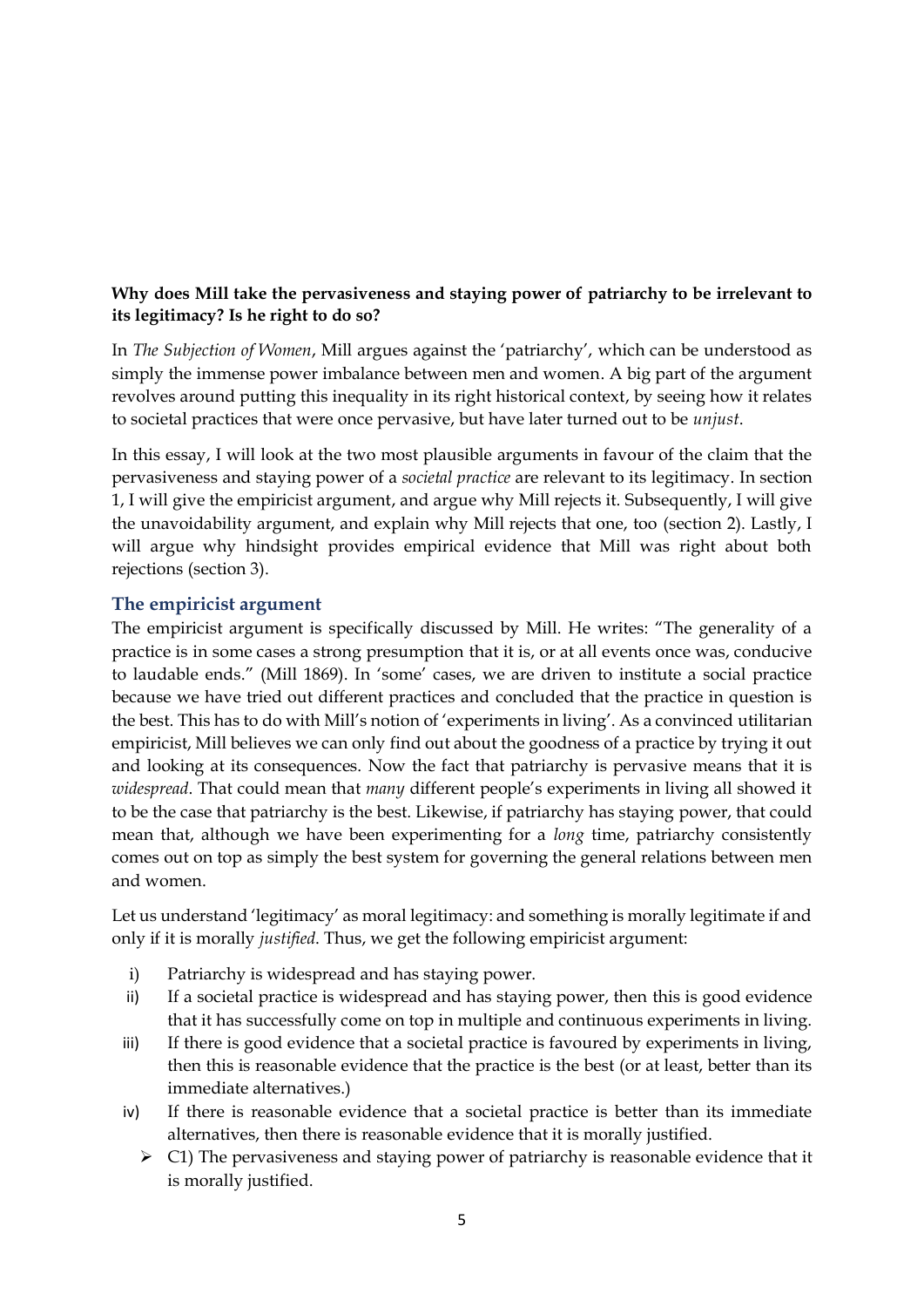$\triangleright$  C2) The pervasiveness and staying power of patriarchy is relevant to its legitimacy.

This argument is valid. Premise i) is obvious enough. Mill would certainly want to maintain premise iii), and premise iv), albeit not totally obvious, seems quite plausible. Indeed, it is premise ii) which Mill would reject. If a societal practice is pervasive and lasting, then this is good evidence that it favoured by multiple and continuous experiments in living *only* if there is evidence that those experiments in living *actually occurred.* Or, less restrictive, only if there is no positive evidence that those experiments in living have *not* occurred in the case of the societal practice in question. But, as Mill argues, patriarchy would certainly not satisfy this adapted premise.

The following passage gives a precise view of why Mill argues this: "If the authority of men over women, when first established, had been the result of conscientious comparison between different modes of constituting the government of society; if, after trying various other modes of social organisation — *the government of women over men, equality between the two, and such mixed and divided modes government as might be invented* — it had been decided (…) [that patriarchy was] the arrangement most conducive to the happiness and well-being of both; its general adoption might then be fairly thought to be some evidence that, *at the time when it was adopted*, it was the best" (Mill 1869, italics added). Indeed, it is clear that no such 'conscientious comparison' ever occurred. As Mill argues, the emergence of the patriarchy was merely brought about by the fact that "every woman (owing to the value attached to her by men, combined with her inferiority in muscular strength) was found in a state of bondage to some man." (Mill 1869).

Mill's point about different modes of government can be extended. Not only do we know that such 'conscientious comparisons' were never made at the time when the patriarchy *emerged*, we also know that they *have not been tried* ever since. In Mill's day, none of the three modes he mentioned had ever been tried (in pretty much any culture). So, rather than giving different modes of government a chance, but only for too short a period, it was the case that none of the different modes had even been given a chance *once*. In the case of the patriarchy, its pervasiveness and staying power were certainly not the consequence of multiple and continuous experiments in living.

But perhaps, someone may say, the reason that no other experiments have been done was because they were all doomed to be harmful. Perhaps, we just knew the patriarchy would be 'the best' from the beginning; surely, if this were not true, it would not have lasted so long, and been so widespread? First, Mill emphasises that general adoption can only ensure that the practice was recognised as 'the best' *at the time when it was adopted*. This can change. Moreover, a societal practice may be pervasive for aeons, even if it never was, and should have never been recognised as, 'the best'. For instance, slavery was a widespread practice in the West (or *by* the West) up until it got abolished millennia after its emergence. The same goes for despotism (a practice still prevalent in the world to this day). Thus, if the inequality of the sexes indeed turns out to be unjust, then it would fit into this list quite nicely.

#### **The unavoidability argument**

But perhaps we want to avoid any claims about the goodness of the patriarchy. Instead, we may think that the pervasiveness and staying power of patriarchy is testament to its being *natural* (and therefore, *unavoidable*). We can make the following argument about its legitimacy: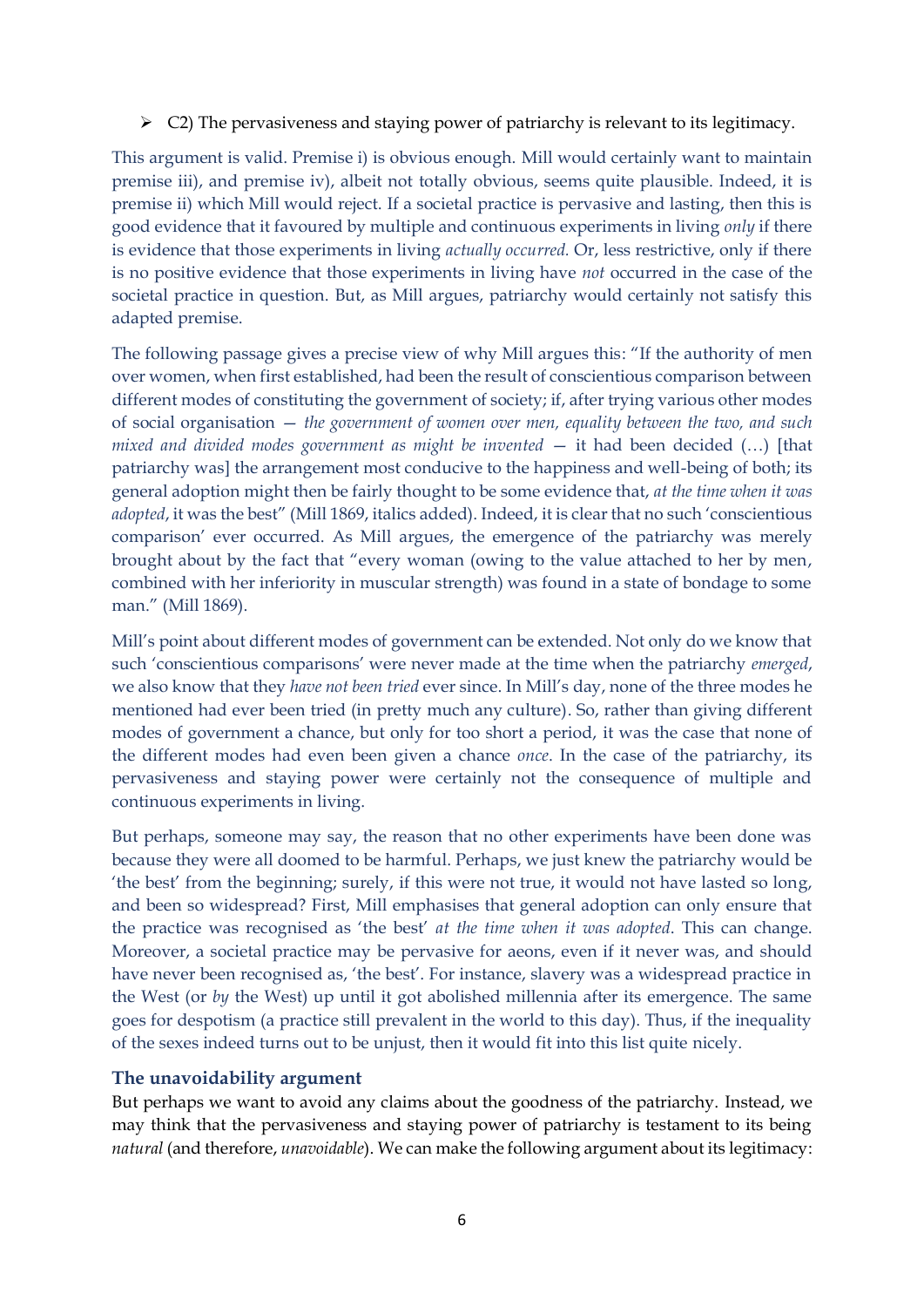- (i) The pervasiveness and staying power of the patriarchy is evidence that the patriarchy is natural.
- (ii) If a societal practice is natural, then it is unavoidable.
- (iii) If a societal practice is unavoidable, then it is morally justified.
	- $\triangleright$  (C1) The pervasiveness and staying power of the patriarchy is evidence that it is morally justified.
	- $\triangleright$  (C2) The pervasiveness and staying power of the patriarchy is relevant to its legitimacy.

This argument is valid. To reject it, as Mill does, we must reject either of the three premises. I take it that premise (iii) is true. If a societal practice is *genuinely* unavoidable, then it is morally justified; it would make no sense to contend that some such practice is not what *ought* to happen, because nothing else *could* happen. If someone found *eating '*morally unjustified', because it inevitably involves the non-consensual destruction or exploitation of either animals or plants, we would think this absurd. It does not conform with how we can use the concept of moral justification.

On the other hand, people often mistake what only *seems* to be unavoidable for what is genuinely unavoidable, and that is also where the mistake of this argument lies. Let us assume that calling a practice 'natural', whatever that may turn out to mean, at any rate means that the practice is *unavoidable*. As such, eating and peeing are natural — likewise, they are unavoidable (for *human beings*, that is, of course). Following this interpretation, premise (ii) is definitionally true. It is premise (i) which Mill rejects: the patriarchy's pervasiveness and staying power is *not* evidence for its being natural, i.e., unavoidable.

Mill's rejection of this premise (i) relies on the same comparison of patriarchy to other historical practices, that was appealed to in the previous section. As Mill points out, even the great thinker Aristotle, believed slavery to be a 'natural' condition of certain lesser humans. Likewise, slave owners in the American South had similar views on the 'natural' condition of black people as slaves. Of course, it turned out that there is nothing about slavery for black people, or about owning slaves in general. The same, Mill argued, would happen to the patriarchy. Indeed, in the case of the patriarchy, it is less surprising that it has lasted so long. Even if the patriarchy is unjust, it was certain to outlast all other forms of unjust authority, because "If ever any system of privilege and enforced subjection had its yoke tightly riveted on the necks of those who are kept down by it, this has." (Mill 1869). Now the question is, was Mill right about the rejection of these arguments?

### **In hindsight**

We do not need to analyse the philosophical credentials of Mill's rejections. Indeed, what he rejects are arguments that justify the patriarchy. A mere *historical* look at whether his prophecies turned out to be true, will be enough to establish that Mill was right in rejecting these arguments. For the empiricist argument, the centuries after Mill have finally opened up society to other modes of government. We have seen that the mode of equality has now replaced the mode of patriarchy. The fact that society has now, for the first time, tried out two different modes, and continues to opt for the mode of equality, proves that the empiricist argument was wrong to suppose that the pervasiveness of the patriarchy was testament to its being the best ranked out of all the experiments in living.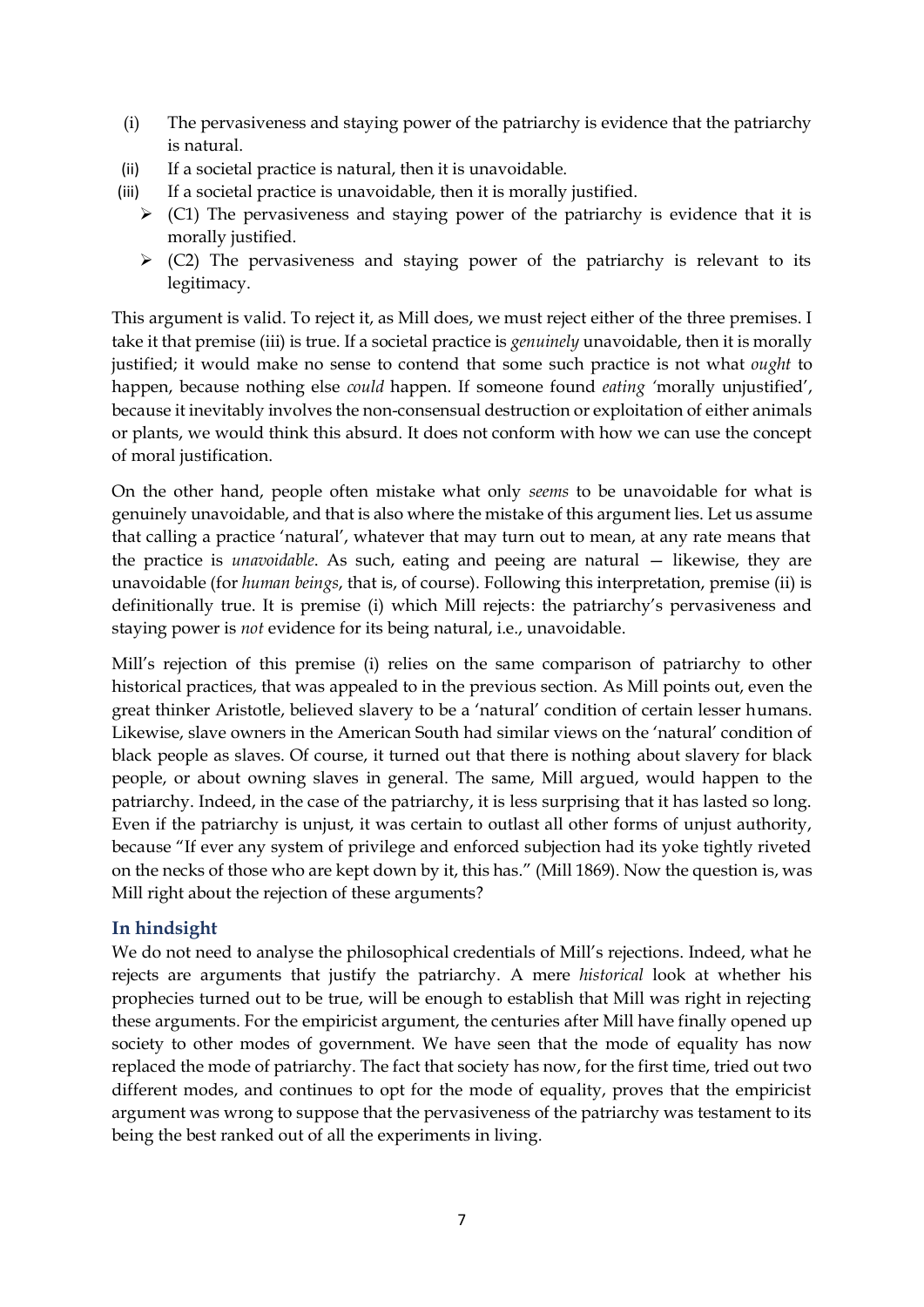The unavoidability argument can be similarly seen to be false. Now, I do not pretend that the patriarchy has been fully extinguished. But, as is also implicit in the above paragraph, *aspects of it have*. Women are no longer barred from assuming important social positions and leadership roles. The fact that experience shows women to be just as able as men at fulfilling these roles, shows that arguments that would regard women as 'naturally submissive' and 'unsuitable for leadership' to be unfounded.

### **Conclusion**

In this essay, I have argued why Mill believes that the pervasiveness and lasting power of patriarchy is irrelevant to its legitimacy. I have provided two arguments for thinking that it *is*  relevant, and explained how Mill rejects both. Finally, I have argued why the centuries after Mill have empirically proven that Mill was right in rejecting these arguments.

*Words: 1802*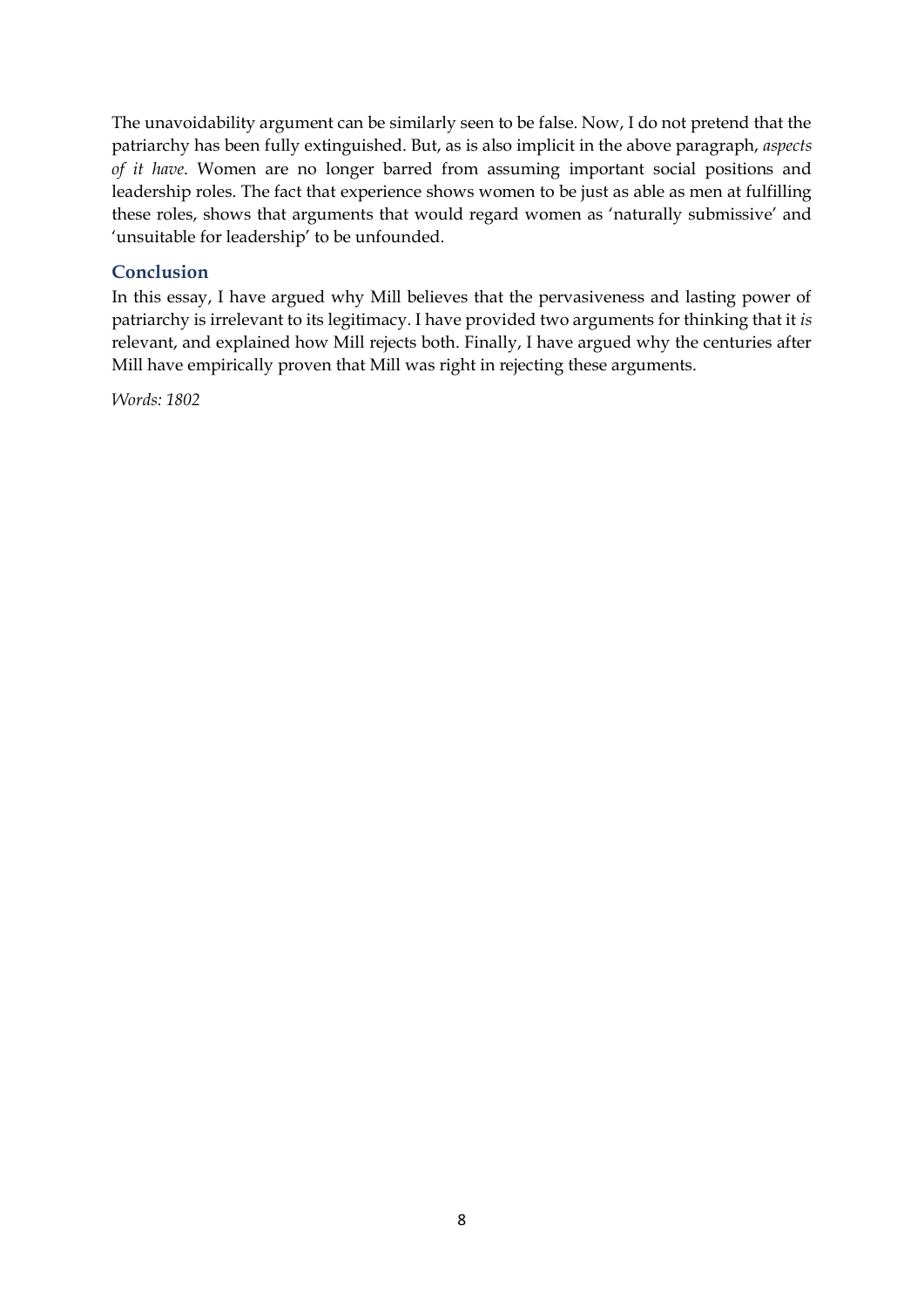### **'Marriage is the only actual bondage known to our law. There remain no legal slaves, except the mistress of every house.' (MILL) How does Mill defend this claim? To what use does he put it in the argument of The Subjection of Women?**

Mill's *The Subjection of Women* was a tract *by* liberals *for* liberals. That is, the claims and conclusions that Mill establishes in the book are to a large extent direct applications of the liberal viewpoints he defends elsewhere, such as in *On Liberty*. Likewise, Mill, who wrote the book in order to convince people and bring about actual change, believed this could best be done by convincing the progressive liberals. That group, which had been ever-growing since the start of the Enlightenment period, would be most provoked by the comparison of marriage to slavery. It is within this context that Mill's slavery-comparison and its wider argumentative role in *The Subjection of Women* must be understood.

In this essay, I will firstly provide Mill's defence of the claim in this essay's question (Section 1). Secondly, I will explain to what use Mill puts this claim in the wider argument. First, I will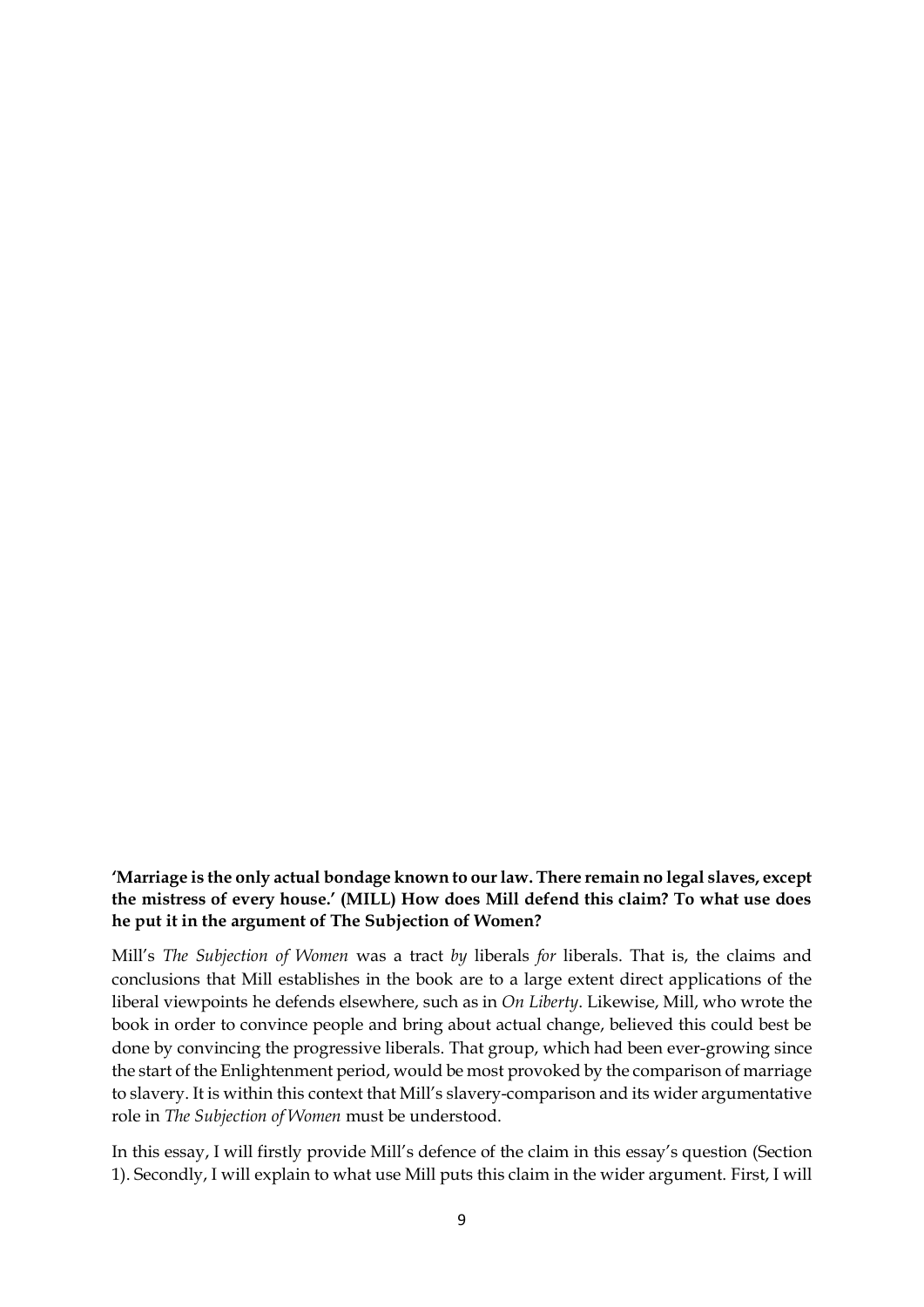argue how it does not work to interpret the slavery-comparison as part of an argument for why the current (that is, Victorian) inequality of the sexes is unjust (Section 2). Second, I will argue why the slavery-comparison is of *rhetorical* use, but that this does not invalidate it (Section 3).

# **Mill's defence**

The quote in this essay's title emphasises that the comparison between marriage and slavery is done on a *legal* basis. 'Marriage is the only actual bondage *known to our law*' and 'There remain no *legal* slaves, except the mistress of every house.' Mill is far from arguing that the condition of Victorian married women is thus only similar to that of slaves on an abstract level; indeed, there are many different ways in which the actual condition of Victorian wives was identical to, and in some respects *worse* than, that of slaves. However, Mill is also "far from pretending that wives are in general no better treated than slaves" (Mill 1869). In what way can the two conditions be compared? The following similarities between Victorian married women and slaves are all discussed by Mill:

- a) Both are destined, for Victorian women at the point of marriage, and for slaves at the point of enslavement or 'purchase', for *lifelong obedience* to their husbands and masters respectively.
- b) Both could not own property (in fact, slaves were themselves regarded as 'property'). Because of this, any woman could only receive her (rightful) inheritance, without immediately having to pass it over to her husband, by working through some complicated and expensive legal loopholes. Mill also pointed out that under Roman law, slaves had access to a 'peculium', a small amount of property to some extent legally guaranteed as to their exclusive use.
- c) Married women had no 'time off work' nor a separate living space, whereas some slaves, as becomes clear from the story of Uncle Tom, did have some rest and some privacy. Although a wife's primary task was the bearing and rearing of children, the children belonged lawfully to the husband.
- d) Marriage, in Mill's day, was still characterised by the 'two souls merging into one' doctrine. But a caveat of this doctrine was that marital rape did not have *any legal status.* Thus, whereas, as Mill notes, some slaves could refuse sex with their masters and be legally protected in their refusal, married women had no such protection.
- e) Wives had no right to a legal separation, even in cases of ill-treatment. On the other hand, many slave masters were required to sell slaves in cases of 'ill-usage'.

We can see that Victorian wives were in many respects in the same position as slaves. In cases b)-e) they were in a certain sense even *worse off* than slaves.

Yet, one may still raise the following objection. Perhaps married women *were* legally in the same condition as slaves. But that does not suffice to make marriage 'the only actual *bondage*  known to our law'. To be called 'bondage', the role would have to be *involuntary*. And whereas slaves are enslaved against their will, women *choose* to marry. Saying that marriage is bondage is like saying that BDSM is rape — in fact, the consensual nature of the act prevents it from being recognised as such.

But marriage certainly was not a choice, a mere option among options, in Mill's day. As Mill writes, "Marriage [is] the destination appointed by society for women, the prospect they are brought up to" (Mill 1869). Furthermore, even if women managed to defy this expectation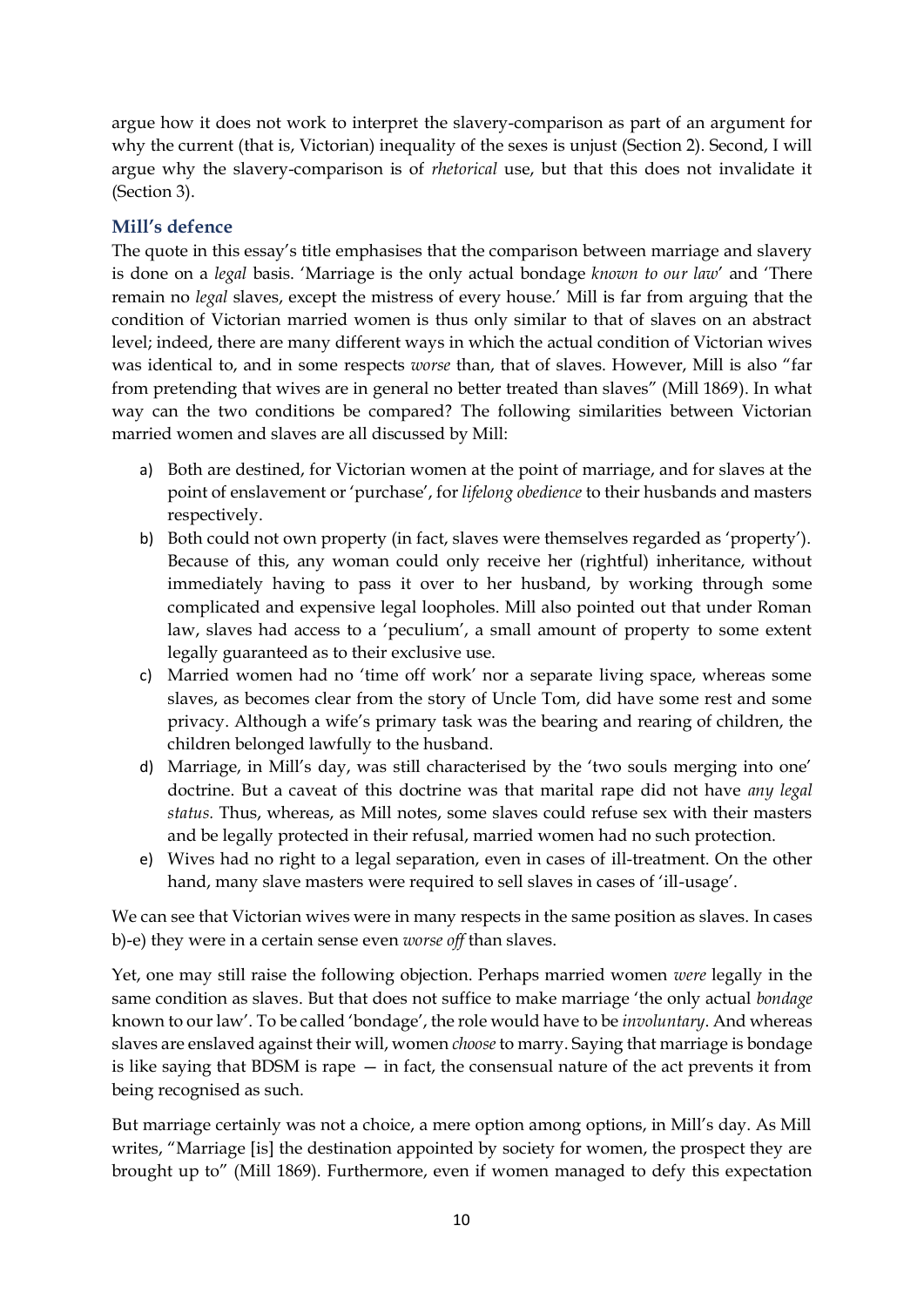(which is much harder than it sounds), they would see that no other life choices were available to them. They were excluded from "the greater number of lucrative occupations, and from almost all high social functions" (Mill 1869). In fact, hardly any professional job was available to women, because almost all professional associations barred women from getting one. Hence, to obtain a livelihood for themselves, women had to marry. Marriage was bondage because women, through expectations and a lack of alternatives, were *forced* to marry, and once they did, they would find themselves without legal identity, without legal protection, and without a way out.

#### **The slavery comparison as an argument**

What is the argument of *The Subjection of Women*? Mill specifies the complete argument of this book on the first page. We can separate it into three different claims:

- (1) "That the principle which regulates the existing social relations between the sexes the legal subordination of one sex to the other — is wrong in itself, and
- (2) now one of the chief hindrances to human improvement; and
- (3) that it ought to be replaced by a principle of perfect equality, admitting no power or privilege on the one side, nor disability on the other." (Mill 1869)

If the slavery comparison is to fulfil any argumentative purpose, it will be for helping to establish claim (1). Mill argues for claim (2) by elaborating on women's uncultivated and unreaped skills and on how women, in their current artificial and uncultured state, are hindering human improvement by obstructing their husband's self-development. Moreover, Mill argues for claim (3) by showing how perfect equality is the only way of ensuring the development of the sympathetic associations necessary for true human connection. In short, neither Mill's arguments for claim (2) nor for claim (3) look to be aided by a comparison between marriage and slavery. If we are to make the slavery comparison into an argument for claim (1), how would this look? This is my best shot:

- 1) The legal subordination of women to men morally closely resembles (on occasion, even surpasses) the subordination of slaves to slave masters, in a host of significant ways (such as lacking: property rights, separation rights, a legal identity etc.).
- 2) Slavery is, and is known to be, unjust.
- 3) If two things morally closely resemble one another, and one of them is unjust, then the other thing must also be unjust.
- $\triangleright$  C1) The legal subordination of women to men is unjust.
- ➢ C2) The legal subordination of women to men is wrong in itself.

(Here I am talking of women and men and not of wives and husbands; I take it that the end of the previous section serves to justify this). Premise 1) has been defended in the previous section. Premise 2) is obvious enough, and was *certainly* accepted by Mill's liberal target audience. Premise 3) seems rather odd, however. Indeed, it expresses an inference people make on the basis of moral resemblance. It is an example of reasoning by analogy, but an unjustified one. If two objects morally closely resemble each other, this can only give you *good evidence* that they share some further moral resemblance (i.e., 'being unjust'). One cannot deduce that the subordination of women to men *must* also be unjust, by this reasoning. Adjusting premise 3) will alter the conclusion to 'There is good evidence that the subordination of women to men is unjust.' But Mill wants to establish a stronger claim than this. And indeed he does, by, for instance, arguing that their subordination prevents women